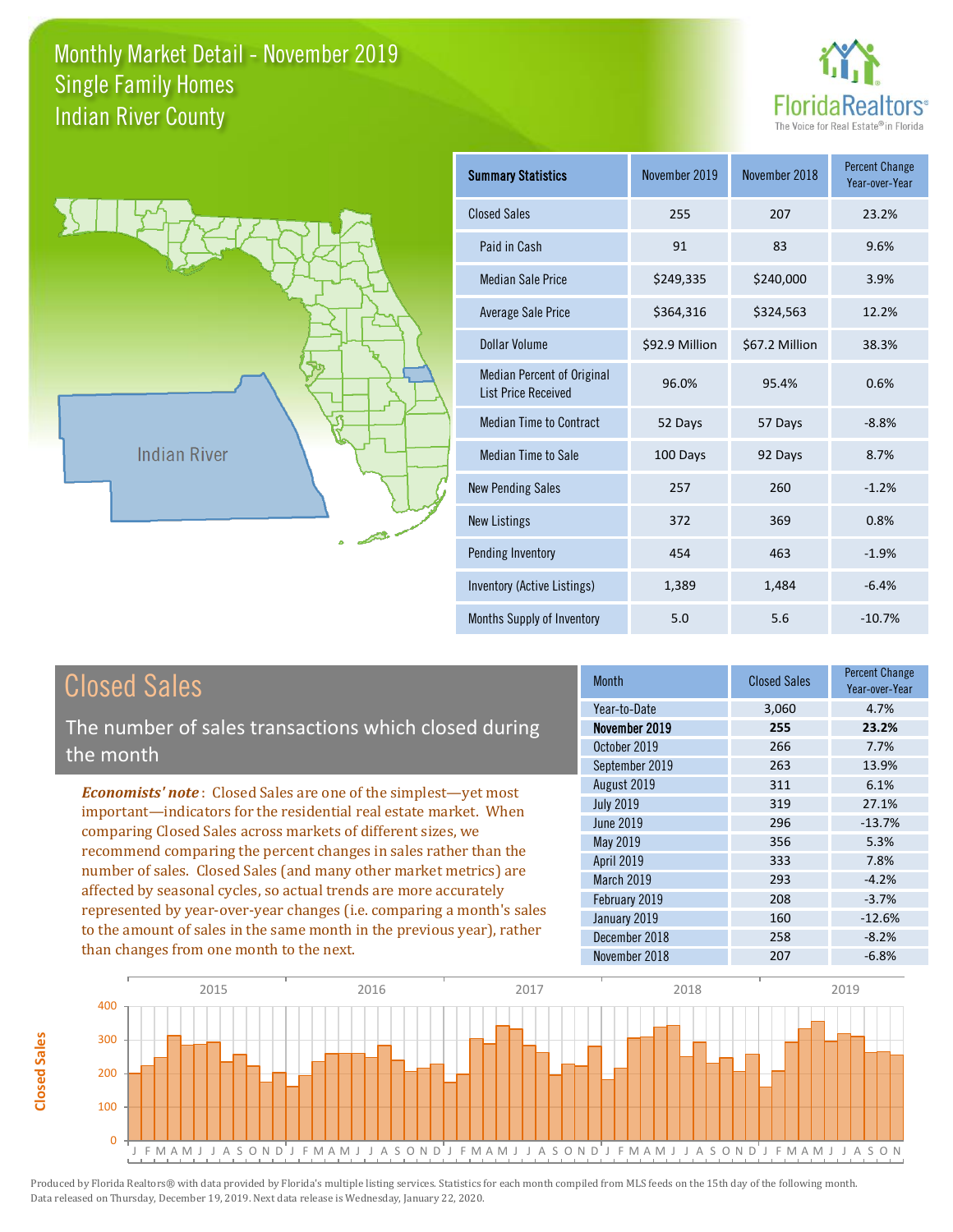this statistic should be interpreted with care.



66 -9.6%

| Cash Sales'                                                                     | <b>Month</b>      | <b>Cash Sales</b> | <b>Percent Change</b><br>Year-over-Year |
|---------------------------------------------------------------------------------|-------------------|-------------------|-----------------------------------------|
|                                                                                 | Year-to-Date      | 1,153             | 4.1%                                    |
| The number of Closed Sales during the month in which                            | November 2019     | 91                | 9.6%                                    |
| buyers exclusively paid in cash                                                 | October 2019      | 101               | 8.6%                                    |
|                                                                                 | September 2019    | 85                | 34.9%                                   |
|                                                                                 | August 2019       | 120               | 10.1%                                   |
|                                                                                 | <b>July 2019</b>  | 113               | 16.5%                                   |
| <b>Economists' note</b> : Cash Sales can be a useful indicator of the extent to | June 2019         | 97                | $-29.2%$                                |
| which investors are participating in the market. Why? Investors are             | May 2019          | 136               | 9.7%                                    |
| far more likely to have the funds to purchase a home available up front,        | <b>April 2019</b> | 138               | 5.3%                                    |
| whereas the typical homebuyer requires a mortgage or some other                 | March 2019        | 116               | 10.5%                                   |
| form of financing. There are, of course, many possible exceptions, so           | February 2019     | 90                | $-3.2%$                                 |

J F M A M J J A S O N D J F M A M J J A S O N D J F M A M J J A S O N D J F M A M J J A S O N D J F M A M J J A S O N 0 50 100 150 200 2015 2016 2016 2017 2018 2018 2019

## Cash Sales as a Percentage of Closed Sales

The percentage of Closed Sales during the month which were Cash Sales

*Economists' note* : This statistic is simply another way of viewing Cash Sales. The remaining percentages of Closed Sales (i.e. those not paid fully in cash) each month involved some sort of financing, such as mortgages, owner/seller financing, assumed loans, etc.

| <b>Month</b>      | <b>Percent of Closed</b><br>Sales Paid in Cash | <b>Percent Change</b><br>Year-over-Year |
|-------------------|------------------------------------------------|-----------------------------------------|
| Year-to-Date      | 37.7%                                          | $-0.5%$                                 |
| November 2019     | 35.7%                                          | $-11.0%$                                |
| October 2019      | 38.0%                                          | 0.8%                                    |
| September 2019    | 32.3%                                          | 18.3%                                   |
| August 2019       | 38.6%                                          | 3.8%                                    |
| <b>July 2019</b>  | 35.4%                                          | $-8.3%$                                 |
| June 2019         | 32.8%                                          | $-17.8%$                                |
| May 2019          | 38.2%                                          | 4.1%                                    |
| <b>April 2019</b> | 41.4%                                          | $-2.4%$                                 |
| March 2019        | 39.6%                                          | 15.5%                                   |
| February 2019     | 43.3%                                          | 0.5%                                    |
| January 2019      | 41.3%                                          | 3.5%                                    |
| December 2018     | 36.8%                                          | $-5.9%$                                 |
| November 2018     | 40.1%                                          | 0.0%                                    |

December 2018 **95** -13.6%

January 2019

November 2018 **83** -6.7%

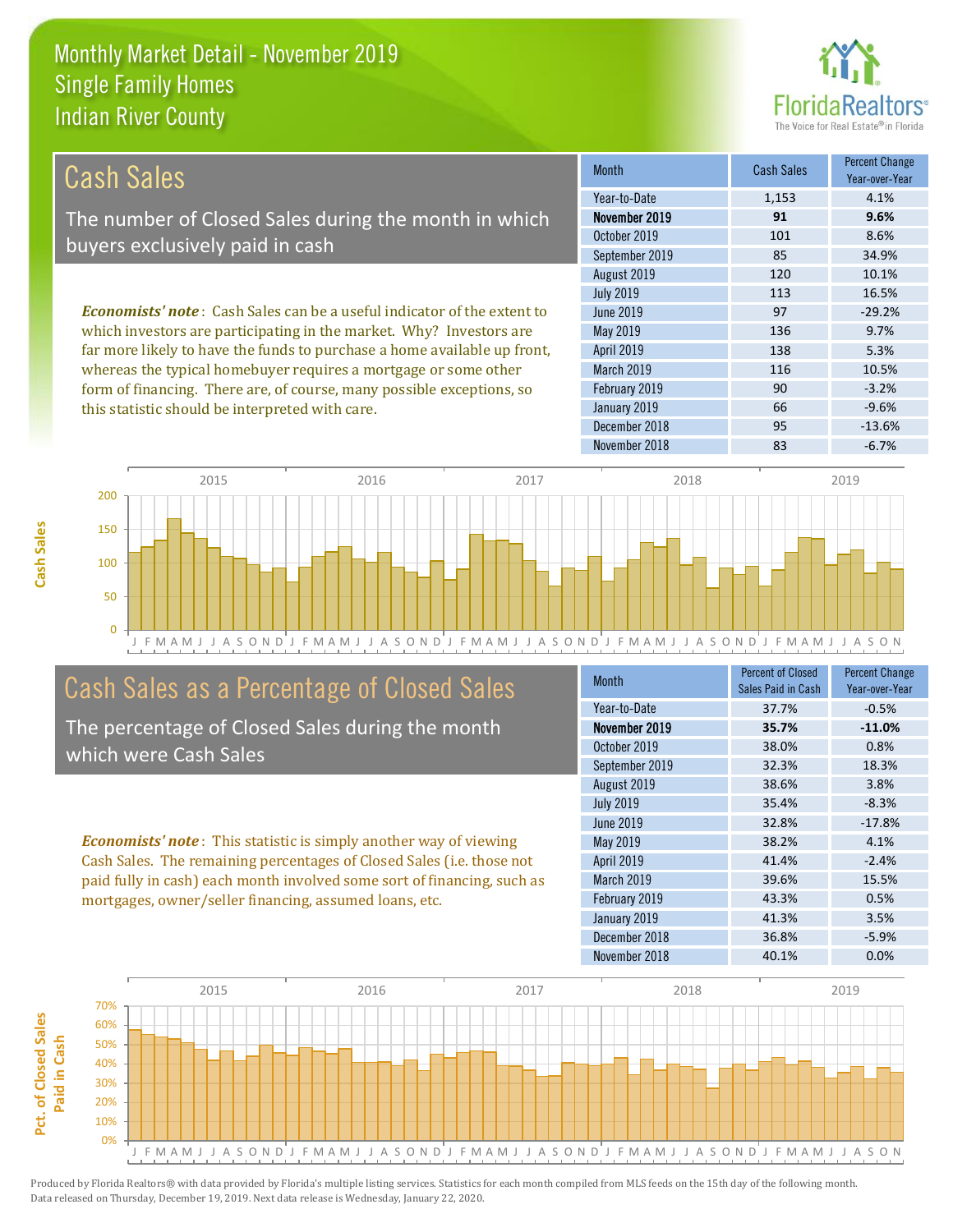

## Median Sale Price

The median sale price reported for the month (i.e. 50% of sales were above and 50% of sales were below)

*Economists' note* : Median Sale Price is our preferred summary statistic for price activity because, unlike Average Sale Price, Median Sale Price is not sensitive to high sale prices for small numbers of homes that may not be characteristic of the market area. Keep in mind that median price trends over time are not always solely caused by changes in the general value of local real estate. Median sale price only reflects the values of the homes that *sold* each month, and the mix of the types of homes that sell can change over time.

| Month            | <b>Median Sale Price</b> | <b>Percent Change</b><br>Year-over-Year |
|------------------|--------------------------|-----------------------------------------|
| Year-to-Date     | \$248,000                | 3.8%                                    |
| November 2019    | \$249,335                | 3.9%                                    |
| October 2019     | \$246,687                | 4.9%                                    |
| September 2019   | \$255,000                | 6.3%                                    |
| August 2019      | \$245,000                | 0.0%                                    |
| <b>July 2019</b> | \$250,000                | 8.6%                                    |
| <b>June 2019</b> | \$250,000                | 0.4%                                    |
| May 2019         | \$261,500                | 9.1%                                    |
| April 2019       | \$255,000                | 8.5%                                    |
| March 2019       | \$248,500                | 10.4%                                   |
| February 2019    | \$245,000                | 1.1%                                    |
| January 2019     | \$232,000                | 1.3%                                    |
| December 2018    | \$242,505                | 1.0%                                    |
| November 2018    | \$240,000                | 9.6%                                    |



#### Average Sale Price

The average sale price reported for the month (i.e. total sales in dollars divided by the number of sales)

*Economists' note* : Usually, we prefer Median Sale Price over Average Sale Price as a summary statistic for home prices. However, Average Sale Price does have its uses—particularly when it is analyzed alongside the Median Sale Price. For one, the relative difference between the two statistics can provide some insight into the market for higher-end homes in an area.

| <b>Month</b>     | <b>Average Sale Price</b> | <b>Percent Change</b><br>Year-over-Year |
|------------------|---------------------------|-----------------------------------------|
| Year-to-Date     | \$353,087                 | 5.7%                                    |
| November 2019    | \$364,316                 | 12.2%                                   |
| October 2019     | \$324,883                 | 4.6%                                    |
| September 2019   | \$327,775                 | 7.6%                                    |
| August 2019      | \$306,862                 | $-3.8%$                                 |
| <b>July 2019</b> | \$340,955                 | 1.6%                                    |
| <b>June 2019</b> | \$362,907                 | 1.8%                                    |
| May 2019         | \$387,599                 | 16.1%                                   |
| April 2019       | \$379,025                 | 3.0%                                    |
| March 2019       | \$361,923                 | 14.1%                                   |
| February 2019    | \$348,172                 | $-6.3%$                                 |
| January 2019     | \$378,999                 | 19.1%                                   |
| December 2018    | \$376,117                 | 15.8%                                   |
| November 2018    | \$324,563                 | 18.5%                                   |



**Median Sale Price** 

**Average Sale Price**

**Average Sale Price**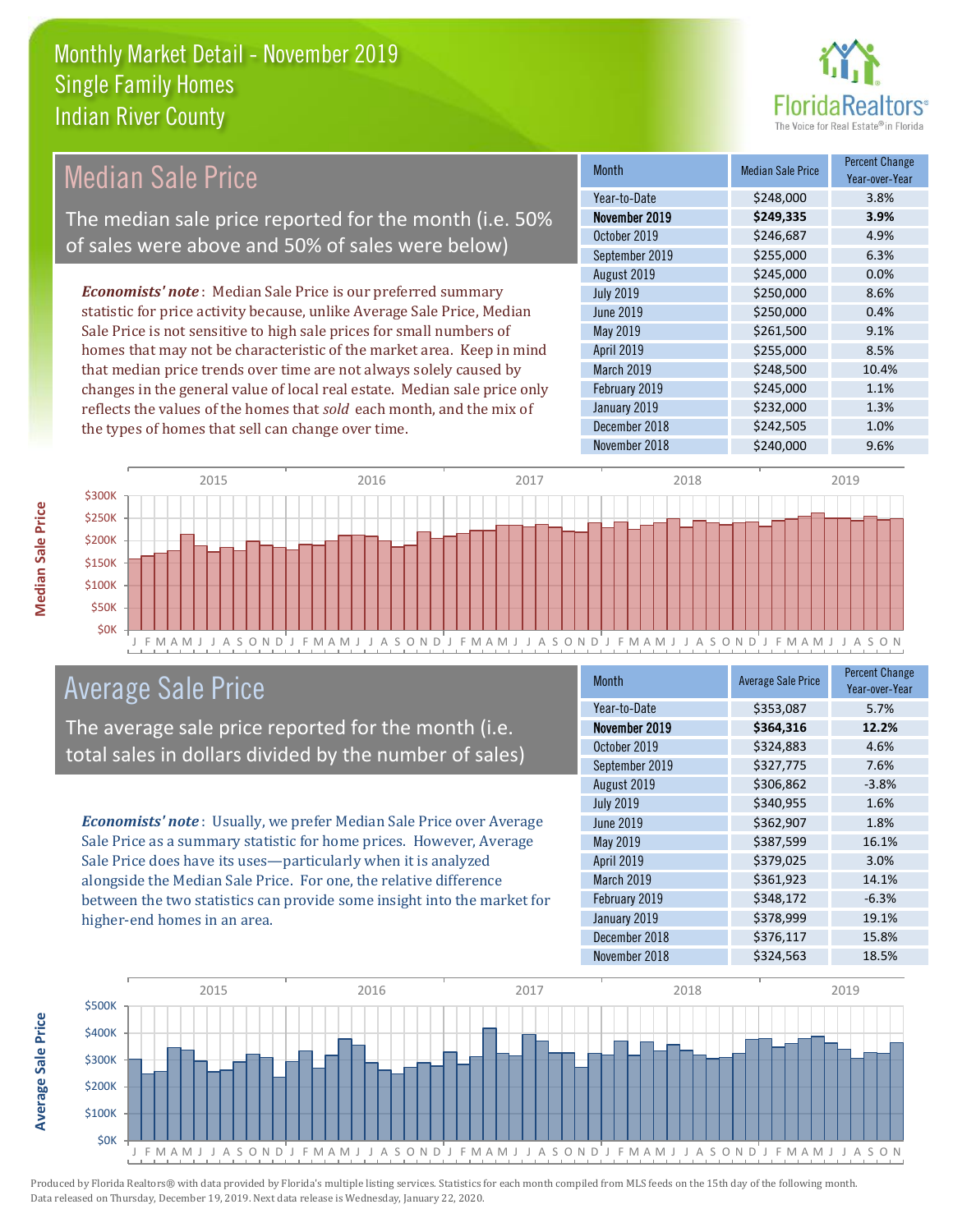

#### **Ollar Volume**

The sum of the sale prices for all sales which closed during the month

*Economists' note* : Dollar Volume is simply the sum of all sale prices in a given time period, and can quickly be calculated by multiplying Closed Sales by Average Sale Price. It is a strong indicator of the health of the real estate industry in a market, and is of particular interest to real estate professionals, investors, analysts, and government agencies. Potential home sellers and home buyers, on the other hand, will likely be better served by paying attention to trends in the two components of Dollar Volume (i.e. sales and prices) individually.

| Month            | Dollar Volume   | <b>Percent Change</b><br>Year-over-Year |
|------------------|-----------------|-----------------------------------------|
| Year-to-Date     | \$1.1 Billion   | 10.7%                                   |
| November 2019    | \$92.9 Million  | 38.3%                                   |
| October 2019     | \$86.4 Million  | 12.7%                                   |
| September 2019   | \$86.2 Million  | 22.5%                                   |
| August 2019      | \$95.4 Million  | 2.1%                                    |
| <b>July 2019</b> | \$108.8 Million | 29.1%                                   |
| June 2019        | \$107.4 Million | $-12.2%$                                |
| May 2019         | \$138.0 Million | 22.3%                                   |
| April 2019       | \$126.2 Million | 11.0%                                   |
| March 2019       | \$106.0 Million | 9.3%                                    |
| February 2019    | \$72.4 Million  | $-9.8%$                                 |
| January 2019     | \$60.6 Million  | 4.2%                                    |
| December 2018    | \$97.0 Million  | 6.3%                                    |
| November 2018    | \$67.2 Million  | 10.5%                                   |



# Median Percent of Original List Price Received

The median of the sale price (as a percentage of the original list price) across all properties selling during the month

*Economists' note* : The Median Percent of Original List Price Received is useful as an indicator of market recovery, since it typically rises as buyers realize that the market may be moving away from them and they need to match the selling price (or better it) in order to get a contract on the house. This is usually the last measure to indicate a market has shifted from down to up, so it is what we would call a *lagging* indicator.

| <b>Month</b>     | Med. Pct. of Orig.<br><b>List Price Received</b> | <b>Percent Change</b><br>Year-over-Year |
|------------------|--------------------------------------------------|-----------------------------------------|
| Year-to-Date     | 95.2%                                            | $-0.4%$                                 |
| November 2019    | 96.0%                                            | 0.6%                                    |
| October 2019     | 95.6%                                            | $-0.1%$                                 |
| September 2019   | 95.8%                                            | 1.2%                                    |
| August 2019      | 95.2%                                            | 0.2%                                    |
| <b>July 2019</b> | 95.7%                                            | 0.8%                                    |
| June 2019        | 95.7%                                            | 0.2%                                    |
| May 2019         | 95.0%                                            | $-0.8%$                                 |
| April 2019       | 94.3%                                            | $-1.3%$                                 |
| March 2019       | 94.4%                                            | $-1.4%$                                 |
| February 2019    | 95.9%                                            | 0.1%                                    |
| January 2019     | 93.2%                                            | $-2.7%$                                 |
| December 2018    | 95.0%                                            | $-1.0%$                                 |
| November 2018    | 95.4%                                            | 0.2%                                    |

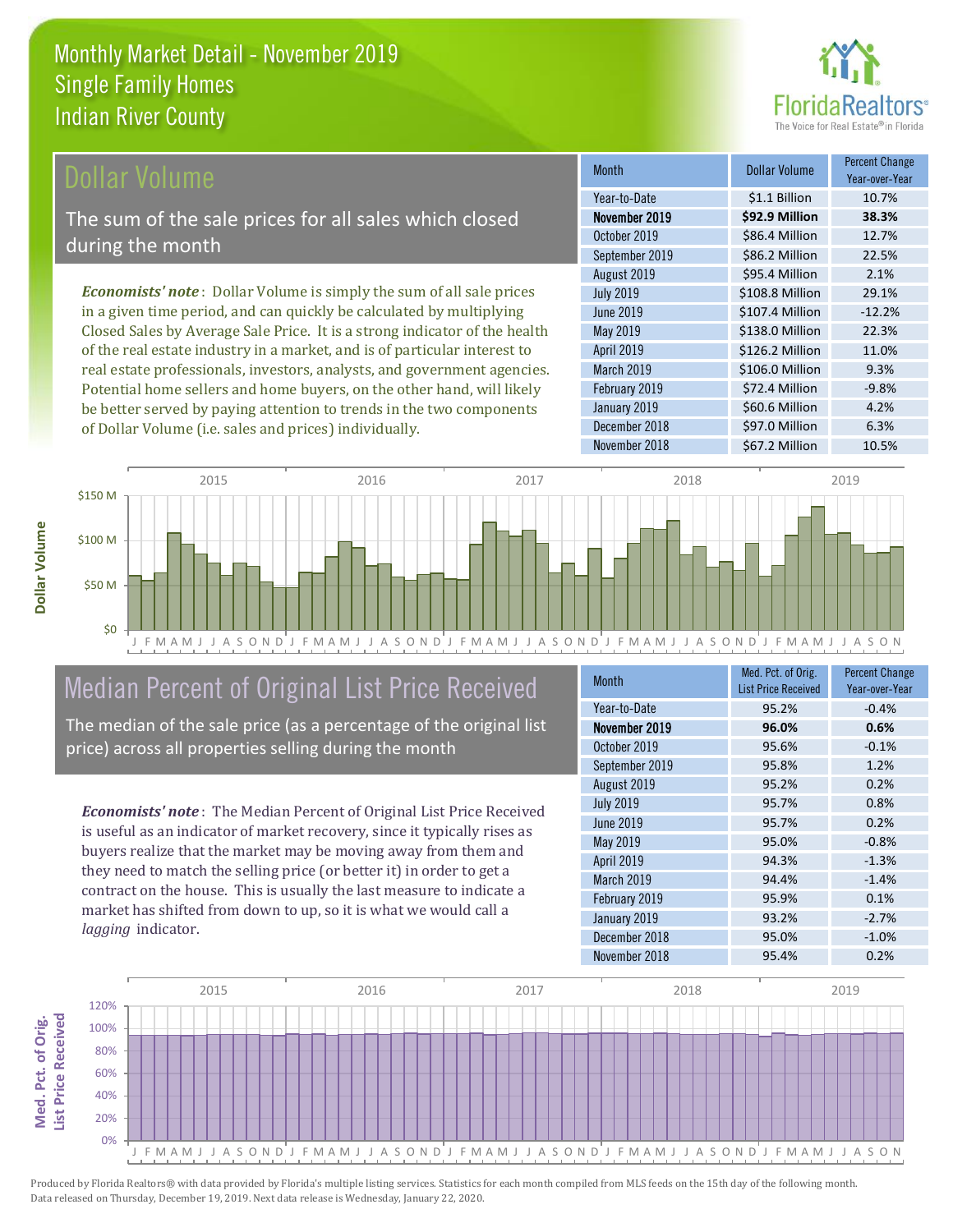

# **Median Time to Contract**

The median number of days between the listing date and contract date for all Closed Sales during the month

*Economists' note* : Like Time to Sale, Time to Contract is a measure of the length of the home selling process calculated for sales which closed during the month. The difference is that Time to Contract measures the number of days between the initial listing of a property and the signing of the contract which eventually led to the closing of the sale. When the gap between Median Time to Contract and Median Time to Sale grows, it is usually a sign of longer closing times and/or declining numbers of cash sales.

| <b>Month</b>     | Median Time to<br>Contract | <b>Percent Change</b><br>Year-over-Year |
|------------------|----------------------------|-----------------------------------------|
| Year-to-Date     | 60 Days                    | 20.0%                                   |
| November 2019    | 52 Days                    | $-8.8%$                                 |
| October 2019     | 61 Days                    | 10.9%                                   |
| September 2019   | 59 Days                    | 13.5%                                   |
| August 2019      | 60 Days                    | $-14.3%$                                |
| <b>July 2019</b> | 67 Days                    | 34.0%                                   |
| <b>June 2019</b> | 51 Days                    | 4.1%                                    |
| May 2019         | 52 Days                    | 23.8%                                   |
| April 2019       | 59 Days                    | 20.4%                                   |
| March 2019       | 60 Days                    | 33.3%                                   |
| February 2019    | 59 Days                    | 28.3%                                   |
| January 2019     | 80 Days                    | 77.8%                                   |
| December 2018    | 47 Days                    | 4.4%                                    |
| November 2018    | 57 Days                    | 42.5%                                   |



### Median Time to Sale

**Median Time to** 

**Median Time to** 

The median number of days between the listing date and closing date for all Closed Sales during the month

*Economists' note* : Time to Sale is a measure of the length of the home selling process, calculated as the number of days between the initial listing of a property and the closing of the sale. *Median* Time to Sale is the amount of time the "middle" property selling this month was on the market. That is, 50% of homes selling this month took *less* time to sell, and 50% of homes took *more* time to sell. Median Time to Sale gives a more accurate picture than Average Time to Sale, which can be skewed upward by small numbers of properties taking an abnormally long time to sell.

| <b>Month</b>     | <b>Median Time to Sale</b> | <b>Percent Change</b><br>Year-over-Year |
|------------------|----------------------------|-----------------------------------------|
| Year-to-Date     | 101 Days                   | 8.6%                                    |
| November 2019    | 100 Days                   | 8.7%                                    |
| October 2019     | 102 Days                   | 13.3%                                   |
| September 2019   | 99 Days                    | 2.1%                                    |
| August 2019      | 98 Days                    | $-16.2%$                                |
| <b>July 2019</b> | 107 Days                   | 16.3%                                   |
| <b>June 2019</b> | 96 Days                    | 1.1%                                    |
| May 2019         | 95 Days                    | 13.1%                                   |
| April 2019       | 99 Days                    | 5.3%                                    |
| March 2019       | 99 Days                    | 17.9%                                   |
| February 2019    | 98 Days                    | 7.7%                                    |
| January 2019     | 130 Days                   | 46.1%                                   |
| December 2018    | 93 Days                    | $-4.1%$                                 |
| November 2018    | 92 Days                    | 3.4%                                    |

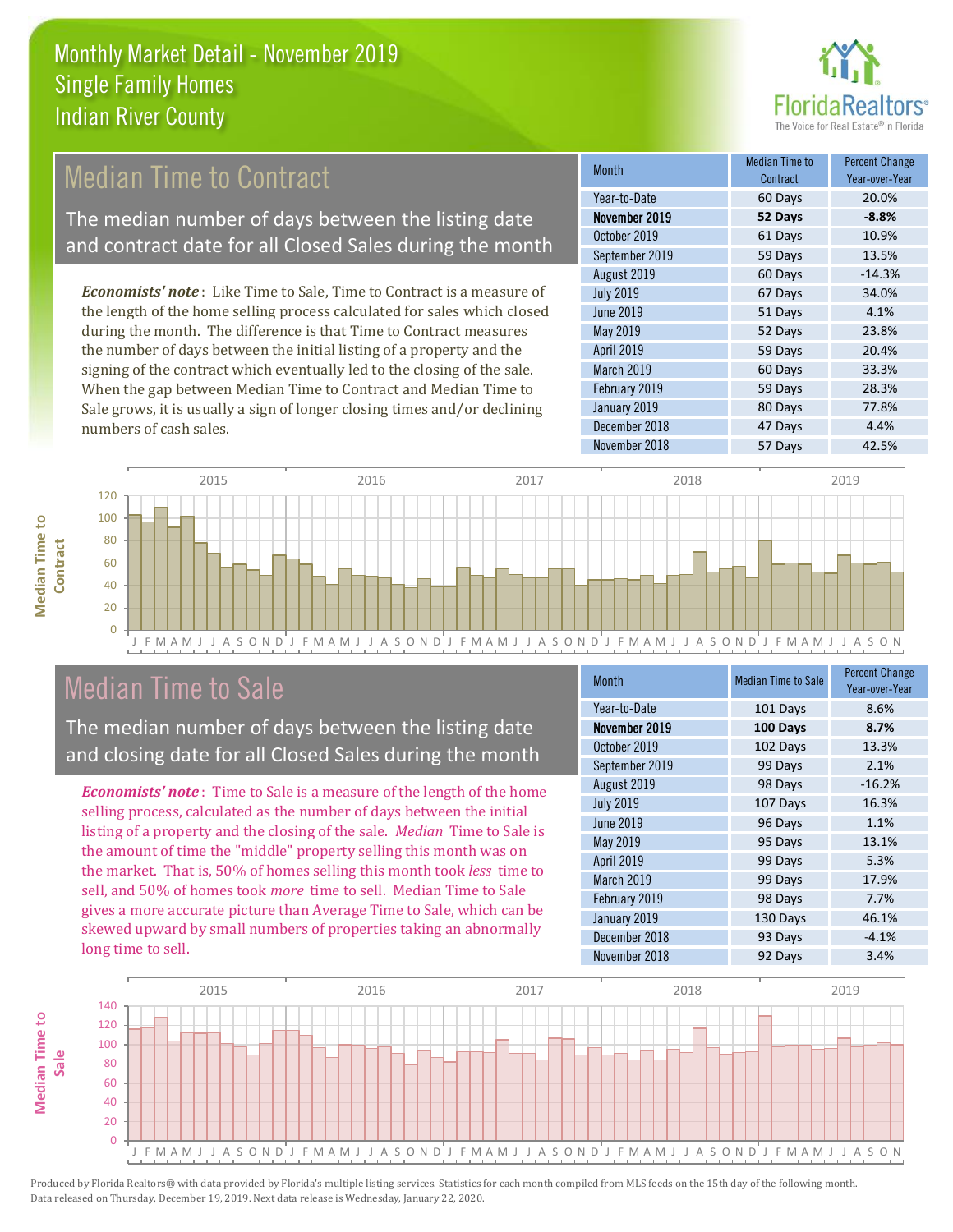

| New Pending Sales                                                             | <b>Month</b>      | <b>New Pending Sales</b> | <b>Percent Change</b><br>Year-over-Year |
|-------------------------------------------------------------------------------|-------------------|--------------------------|-----------------------------------------|
|                                                                               | Year-to-Date      | 3,446                    | 3.0%                                    |
| The number of listed properties that went under                               | November 2019     | 257                      | $-1.2%$                                 |
| contract during the month                                                     | October 2019      | 310                      | 14.0%                                   |
|                                                                               | September 2019    | 243                      | 12.0%                                   |
|                                                                               | August 2019       | 308                      | 0.3%                                    |
| <b>Economists' note:</b> Because of the typical length of time it takes for a | <b>July 2019</b>  | 327                      | 14.3%                                   |
| sale to close, economists consider Pending Sales to be a decent               | June 2019         | 292                      | 5.0%                                    |
| indicator of potential future Closed Sales. It is important to bear in        | May 2019          | 390                      | 9.2%                                    |
| mind, however, that not all Pending Sales will be closed successfully.        | <b>April 2019</b> | 367                      | $-5.9%$                                 |
| So, the effectiveness of Pending Sales as a future indicator of Closed        | March 2019        | 359                      | 1.1%                                    |
| Sales is susceptible to changes in market conditions such as the              | February 2019     | 300                      | $-4.2%$                                 |



# New Listings

distressed properties for sale.

The number of properties put onto the market during the month

availability of financing for homebuyers and the inventory of

*Economists' note* : New Listings tend to rise in delayed response to increasing prices, so they are often seen as a lagging indicator of market health. As prices rise, potential sellers raise their estimations of value—and in the most recent cycle, rising prices have freed up many potential sellers who were previously underwater on their mortgages. Note that in our calculations, we take care to not include properties that were recently taken off the market and quickly relisted, since these are not really *new* listings.

| <b>Month</b>     | <b>New Listings</b> | <b>Percent Change</b><br>Year-over-Year |
|------------------|---------------------|-----------------------------------------|
| Year-to-Date     | 4,102               | $-4.6%$                                 |
| November 2019    | 372                 | 0.8%                                    |
| October 2019     | 402                 | $-9.9%$                                 |
| September 2019   | 264                 | $-15.1%$                                |
| August 2019      | 290                 | $-16.7%$                                |
| <b>July 2019</b> | 385                 | 15.6%                                   |
| June 2019        | 304                 | 0.3%                                    |
| May 2019         | 380                 | $-7.5%$                                 |
| April 2019       | 395                 | $-2.5%$                                 |
| March 2019       | 417                 | $-3.5%$                                 |
| February 2019    | 414                 | $-9.6%$                                 |
| January 2019     | 479                 | $-1.2%$                                 |
| December 2018    | 265                 | 8.2%                                    |
| November 2018    | 369                 | 8.8%                                    |

January 2019 **293** -5.8% December 2018 156 -21.2%



**Pending Sales**

Pending Sales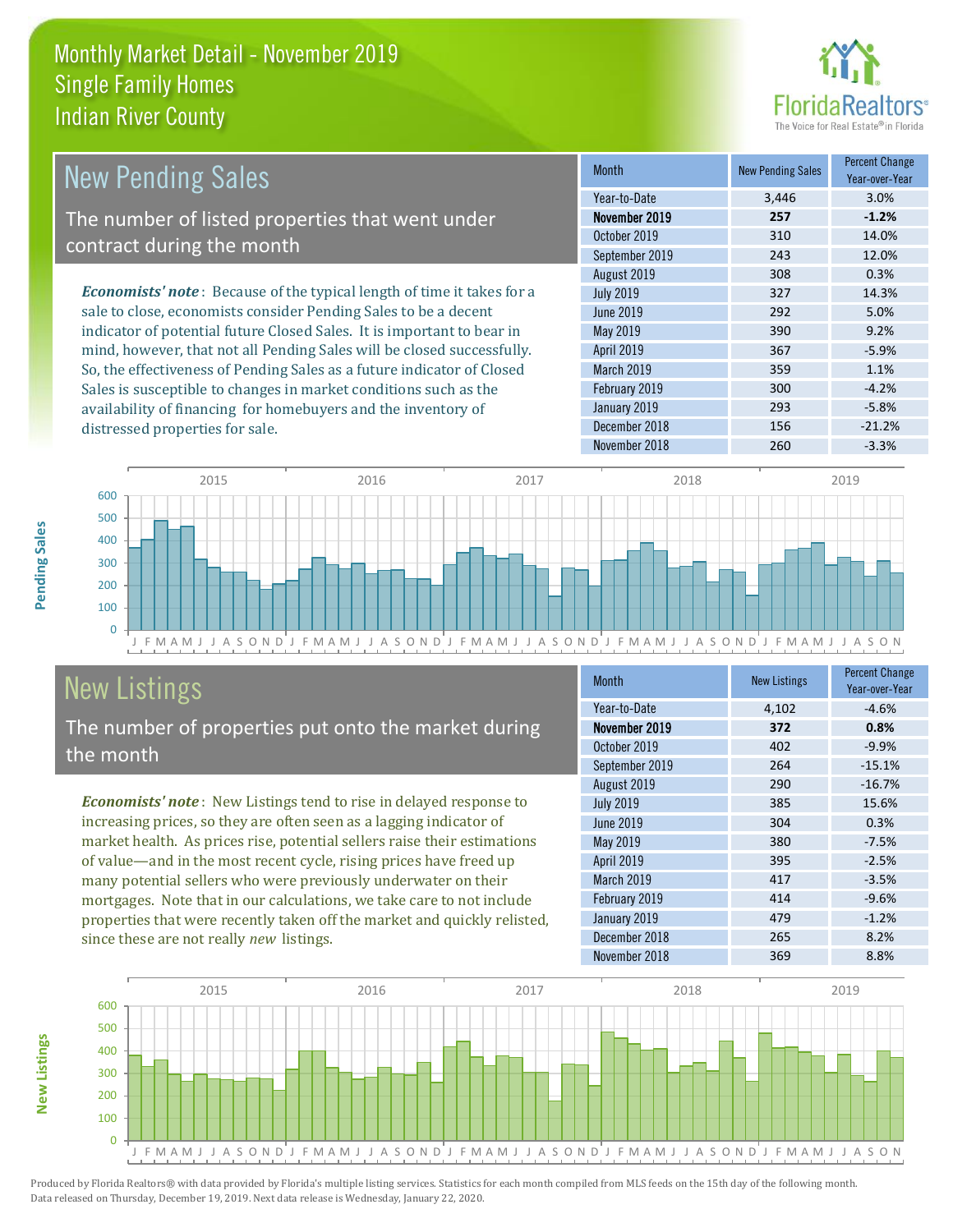

# Inventory (Active Listings) The number of property listings active at the end of the month

*Economists' note* : There are a number of ways to define and calculate Inventory. Our method is to simply count the number of active listings on the last day of the month, and hold this number to compare with the same month the following year. Inventory rises when New Listings are outpacing the number of listings that go off-market (regardless of whether they actually sell). Likewise, it falls when New Listings aren't keeping up with the rate at which homes are going off-market.

| <b>Month</b>             | Inventory | <b>Percent Change</b><br>Year-over-Year |
|--------------------------|-----------|-----------------------------------------|
| <b>YTD (Monthly Avg)</b> | 1,481     | 5.5%                                    |
| November 2019            | 1,389     | $-6.4%$                                 |
| October 2019             | 1,376     | $-7.7%$                                 |
| September 2019           | 1,269     | $-4.7%$                                 |
| August 2019              | 1,318     | $-0.9%$                                 |
| <b>July 2019</b>         | 1,405     | 8.9%                                    |
| June 2019                | 1,391     | 6.4%                                    |
| May 2019                 | 1,501     | 2.3%                                    |
| April 2019               | 1,589     | 12.3%                                   |
| <b>March 2019</b>        | 1,639     | 13.7%                                   |
| February 2019            | 1,755     | 17.6%                                   |
| January 2019             | 1,660     | 19.2%                                   |
| December 2018            | 1,496     | 27.2%                                   |
| November 2018            | 1,484     | 22.4%                                   |



# Months Supply of Inventory

An estimate of the number of months it will take to deplete the current Inventory given recent sales rates

*Economists' note* : MSI is a useful indicator of market conditions. The benchmark for a balanced market (favoring neither buyer nor seller) is 5.5 months of inventory. Anything higher is traditionally a buyers' market, and anything lower is a sellers' market. There is no single accepted way of calculating MSI. A common method is to divide current Inventory by the most recent month's Closed Sales count, but this count is a usually poor predictor of future Closed Sales due to seasonal cycles. To eliminate seasonal effects, we use the 12-month average of monthly Closed Sales instead.

| <b>Month</b>             | <b>Months Supply</b> | <b>Percent Change</b><br>Year-over-Year |
|--------------------------|----------------------|-----------------------------------------|
| <b>YTD (Monthly Avg)</b> | 5.6                  | 5.7%                                    |
| November 2019            | 5.0                  | $-10.7%$                                |
| October 2019             | 5.0                  | $-10.7%$                                |
| September 2019           | 4.7                  | $-6.0%$                                 |
| August 2019              | 4.9                  | $-2.0%$                                 |
| <b>July 2019</b>         | 5.3                  | 8.2%                                    |
| <b>June 2019</b>         | 5.3                  | 8.2%                                    |
| May 2019                 | 5.7                  | 1.8%                                    |
| April 2019               | 6.0                  | 11.1%                                   |
| March 2019               | 6.3                  | 14.5%                                   |
| February 2019            | 6.7                  | 17.5%                                   |
| January 2019             | 6.3                  | 16.7%                                   |
| December 2018            | 5.6                  | 24.4%                                   |
| November 2018            | 5.6                  | 16.7%                                   |

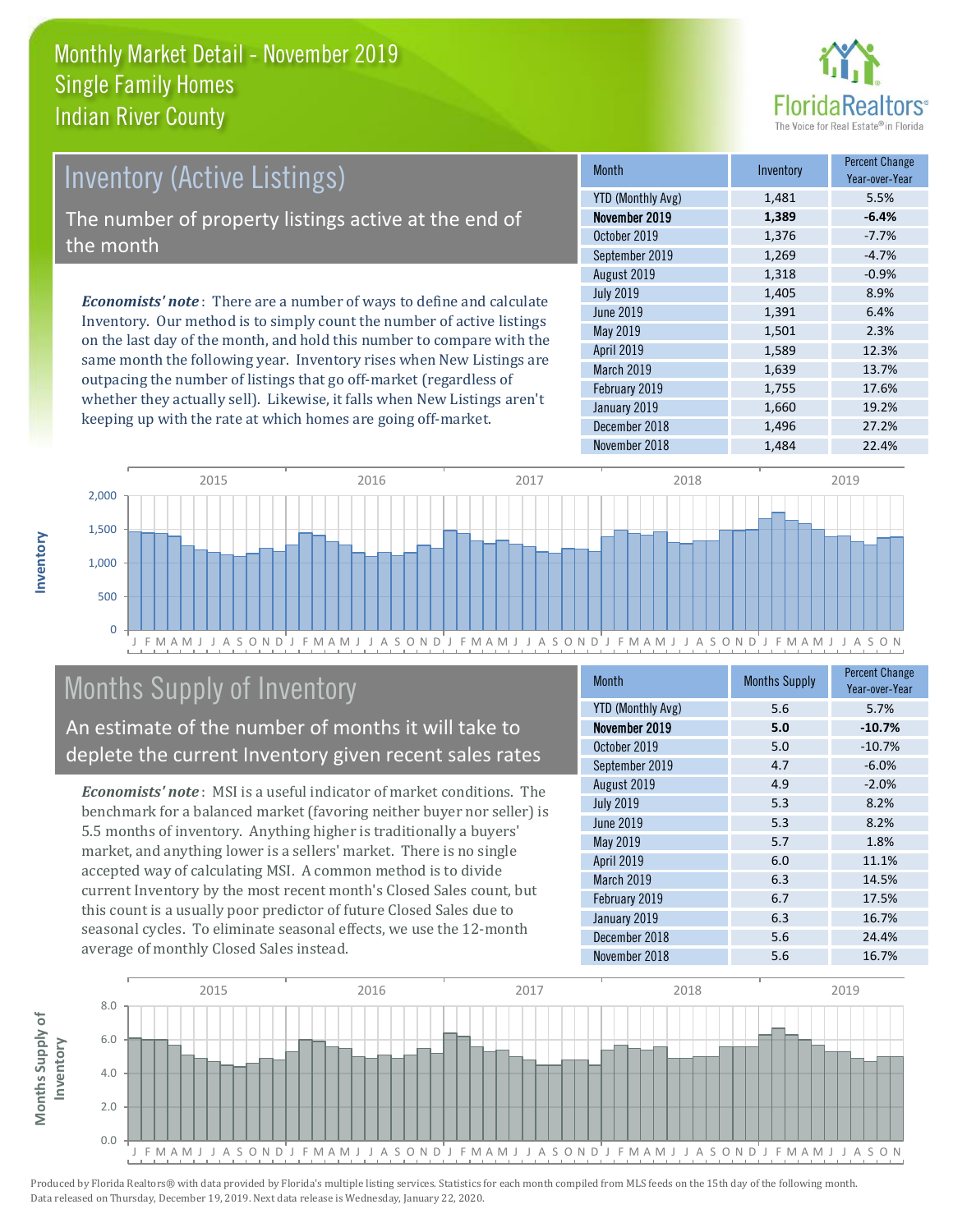

#### \$100,000 - \$149,999 21 40.0% Sale Price Closed Sales Percent Change Year-over-Year Less than \$50,000 0 0 N/A  $$50,000 - $99,999$  4 -33.3% \$150,000 - \$199,999 45 2.3% \$200,000 - \$249,999 58 23.4% \$400,000 - \$599,999 30 42.9% \$600,000 - \$999,999 13 116.7% *Economists' note:* Closed Sales are one of the simplest—yet most important—indicators for the residential real estate market. When comparing Closed Sales across markets of different sizes, we recommend comparing the percent changes in sales rather than the number of sales. Closed Sales (and many other market metrics) are affected by seasonal cycles, so actual trends are more accurately represented by year-over-year changes (i.e. comparing a month's sales to the amount of sales in the same month in the previous year), rather than changes from one month to the next. \$1,000,000 or more 6 33.3% \$250,000 - \$299,999 35 9.4% \$300,000 - \$399,999 41 36.7% November 2018 November 2019 Closed Sales by Sale Price The number of sales transactions which closed during the month



#### Median Time to Contract by Sale Price The median number of days between the listing date and contract date for all Closed Sales during the month

*Economists' note* : Like Time to Sale, Time to Contract is a measure of the length of the home selling process calculated for sales which closed during the month. The difference is that Time to Contract measures the number of days between the initial listing of a property and the signing of the contract which eventually led to the closing of the sale. When the gap between Median Time to Contract and Median Time to Sale grows, it is usually a sign of longer closing times and/or declining numbers of cash sales.

| <b>Sale Price</b>     | <b>Median Time to</b><br>Contract | <b>Percent Change</b><br>Year-over-Year |
|-----------------------|-----------------------------------|-----------------------------------------|
| Less than \$50,000    | (No Sales)                        | N/A                                     |
| $$50,000 - $99,999$   | 28 Days                           | 600.0%                                  |
| $$100,000 - $149,999$ | 24 Days                           | $-36.8%$                                |
| $$150,000 - $199,999$ | 41 Days                           | 10.8%                                   |
| \$200,000 - \$249,999 | 37 Days                           | $-28.8%$                                |
| \$250,000 - \$299,999 | 49 Days                           | 0.0%                                    |
| \$300,000 - \$399,999 | 66 Days                           | 11.9%                                   |
| \$400,000 - \$599,999 | 97 Days                           | $-38.6%$                                |
| \$600,000 - \$999,999 | 203 Days                          | 130.7%                                  |
| \$1,000,000 or more   | 130 Days                          | $-73.2%$                                |



**Closed Sales**

**Median Time to Contract Median Time to Contract**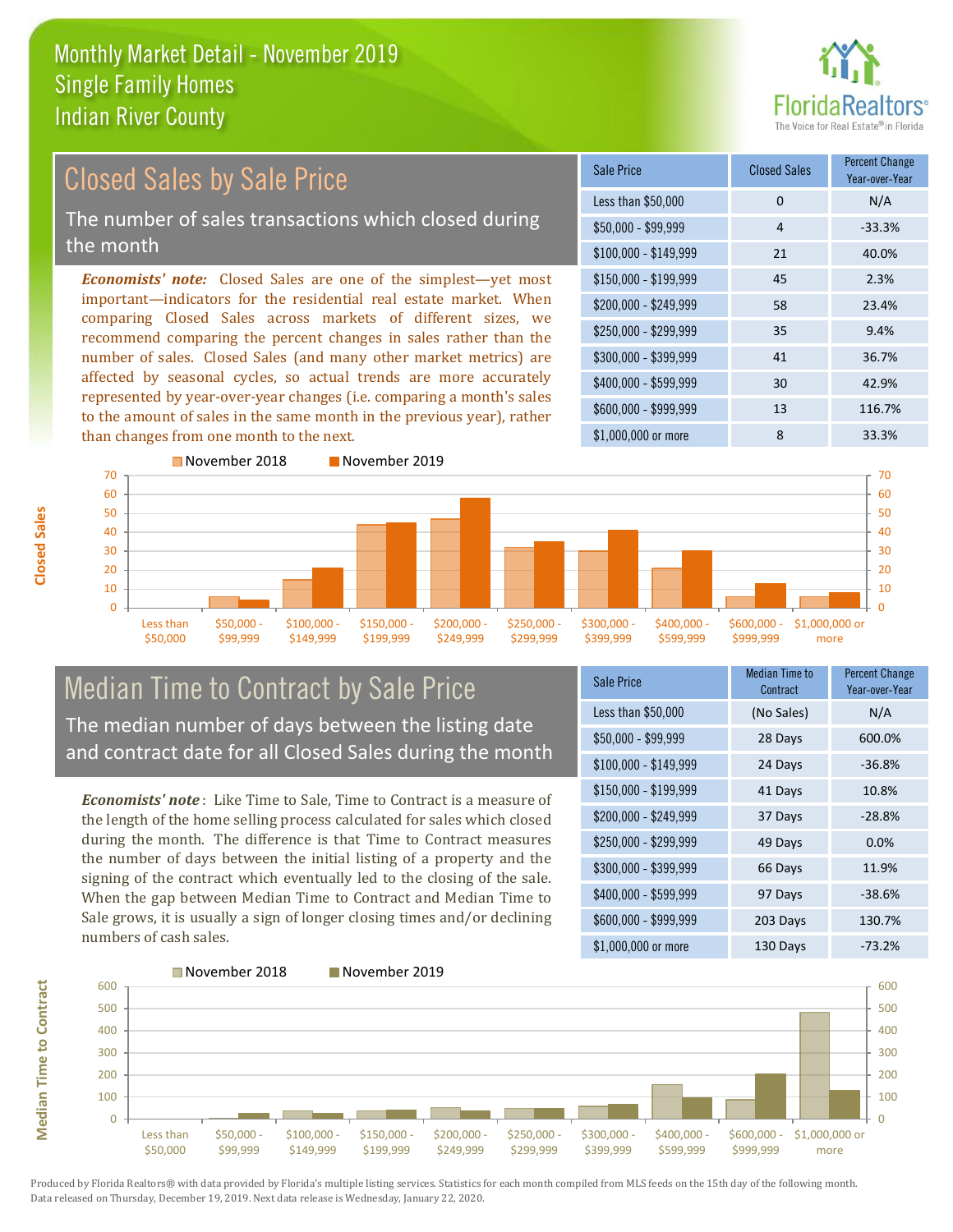

# New Listings by Initial Listing Price The number of properties put onto the market during

the month

*Economists' note:* New Listings tend to rise in delayed response to increasing prices, so they are often seen as a lagging indicator of market health. As prices rise, potential sellers raise their estimations of value—and in the most recent cycle, rising prices have freed up many potential sellers who were previously underwater on their mortgages. Note that in our calculations, we take care to not include properties that were recently taken off the market and quickly relisted, since these are not really *new* listings.

■November 2018 November 2019

| <b>Initial Listing Price</b> | <b>New Listings</b> | <b>Percent Change</b><br>Year-over-Year |
|------------------------------|---------------------|-----------------------------------------|
| Less than \$50,000           | $\mathbf{1}$        | N/A                                     |
| $$50,000 - $99,999$          | 4                   | N/A                                     |
| $$100,000 - $149,999$        | 20                  | $-20.0%$                                |
| $$150,000 - $199,999$        | 52                  | $-22.4%$                                |
| \$200,000 - \$249,999        | 80                  | 17.6%                                   |
| $$250,000 - $299,999$        | 59                  | 34.1%                                   |
| \$300,000 - \$399,999        | 60                  | 5.3%                                    |
| \$400,000 - \$599,999        | 47                  | 0.0%                                    |
| \$600,000 - \$999,999        | 27                  | $-15.6%$                                |
| $$1,000,000$ or more         | 22                  | $-24.1%$                                |





#### Inventory by Current Listing Price The number of property listings active at the end of the month

*Economists' note* : There are a number of ways to define and calculate Inventory. Our method is to simply count the number of active listings on the last day of the month, and hold this number to compare with the same month the following year. Inventory rises when New Listings are outpacing the number of listings that go off-market (regardless of whether they actually sell). Likewise, it falls when New Listings aren't keeping up with the rate at which homes are going off-market.

| <b>Current Listing Price</b> | Inventory | Percent Change<br>Year-over-Year |
|------------------------------|-----------|----------------------------------|
| Less than \$50,000           | 0         | $-100.0%$                        |
| $$50,000 - $99,999$          | 7         | 16.7%                            |
| $$100,000 - $149,999$        | 43        | $-24.6%$                         |
| $$150,000 - $199,999$        | 121       | $-23.9%$                         |
| \$200,000 - \$249,999        | 175       | $-17.8%$                         |
| \$250,000 - \$299,999        | 183       | 9.6%                             |
| \$300,000 - \$399,999        | 223       | $-2.6%$                          |
| \$400,000 - \$599,999        | 212       | $-2.8%$                          |
| \$600,000 - \$999,999        | 179       | $-8.2%$                          |
| \$1,000,000 or more          | 246       | 2.9%                             |



Produced by Florida Realtors® with data provided by Florida's multiple listing services. Statistics for each month compiled from MLS feeds on the 15th day of the following month. Data released on Thursday, December 19, 2019. Next data release is Wednesday, January 22, 2020.

**Inventory**